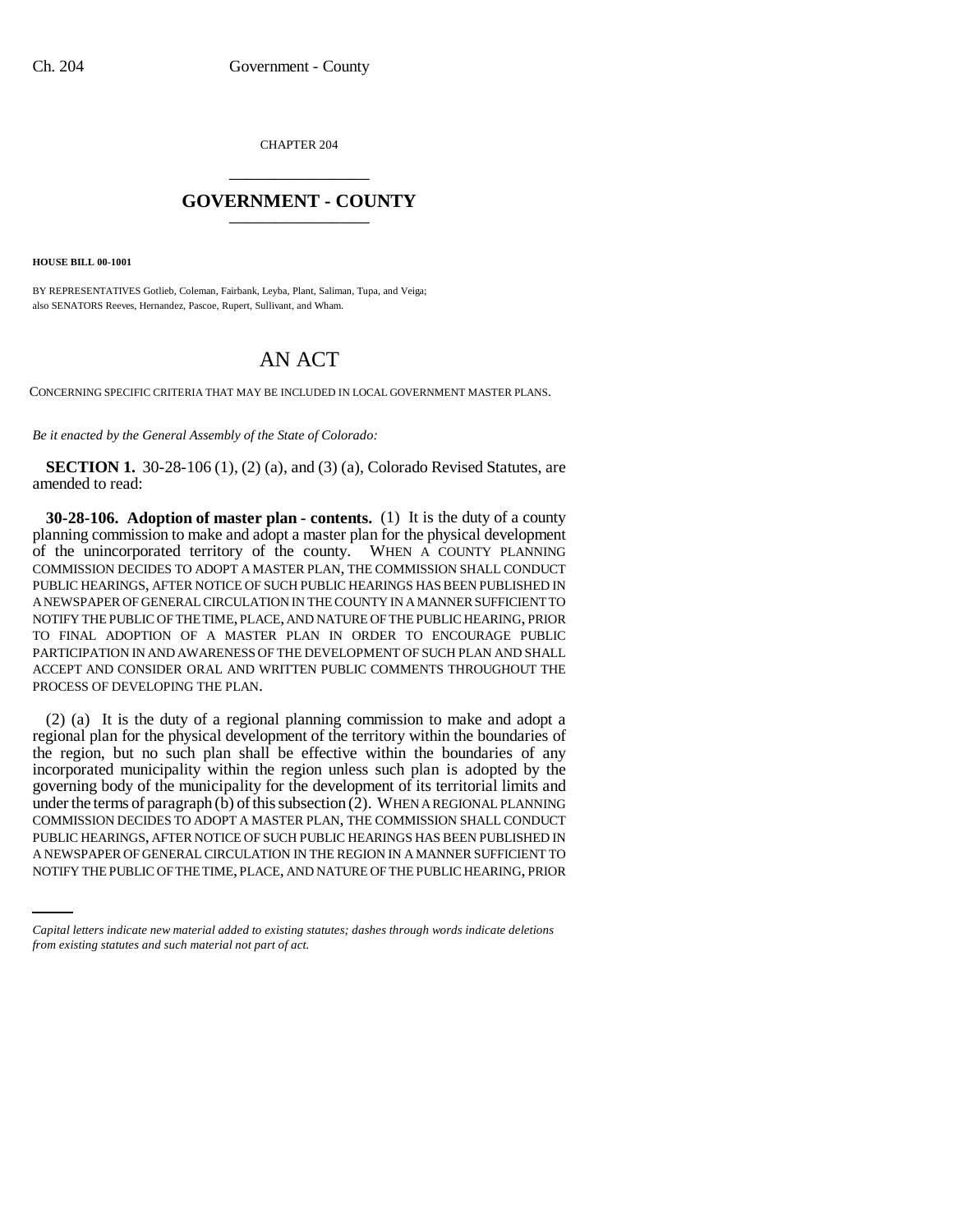TO FINAL ADOPTION OF A MASTER PLAN IN ORDER TO ENCOURAGE PUBLIC PARTICIPATION IN AND AWARENESS OF THE DEVELOPMENT OF SUCH PLAN AND SHALL ACCEPT AND CONSIDER ORAL AND WRITTEN PUBLIC COMMENTS THROUGHOUT THE PROCESS OF DEVELOPING THE PLAN.

(3) (a) The master plan of a county or region, with the accompanying maps, plats, charts, and descriptive and explanatory matter, shall show the county or regional planning commission's recommendations for the development of the territory covered by the plan and, AFTER CONSIDERATION OF EACH OF THE FOLLOWING, WHERE APPLICABLE OR APPROPRIATE, may include, BUT NOT BE LIMITED TO:

(I) The general location, character, and extent of EXISTING, PROPOSED, OR PROJECTED streets or roads, RIGHTS-OF-WAY, viaducts, bridges, WATERWAYS, WATERFRONTS, parkways, HIGHWAYS, MASS TRANSIT ROUTES AND CORRIDORS, AND ANY TRANSPORTATION PLAN PREPARED BY ANY METROPOLITAN PLANNING ORGANIZATION THAT COVERS ALL OR A PORTION OF THE COUNTY OR REGION AND THAT THE COUNTY OR REGION HAS RECEIVED NOTIFICATION OF OR, IF THE COUNTY OR REGION IS NOT LOCATED IN AN AREA COVERED BY A METROPOLITAN PLANNING ORGANIZATION, ANY TRANSPORTATION PLAN PREPARED BY THE DEPARTMENT OF TRANSPORTATION THAT THE COUNTY OR REGION HAS RECEIVED NOTIFICATION OF AND THAT APPLIES TO THE COUNTY OR REGION;

(II) THE GENERAL LOCATION OF PUBLIC PLACES OR FACILITIES, INCLUDING PUBLIC SCHOOLS, CULTURALLY, HISTORICALLY, OR ARCHAEOLOGICALLY SIGNIFICANT BUILDINGS, SITES, AND OBJECTS, playgrounds, forests, reservations, SQUARES, parks, airports, AVIATION FIELDS, and other public ways, grounds, places, and OPEN spaces, TRAILS, AND DESIGNATED FEDERAL, STATE, AND LOCAL WILDLIFE AREAS;

(III) The general location and extent of public utilities, and terminals, CAPITAL FACILITIES, AND TRANSFER FACILITIES, whether publicly or privately owned, for water, light, power, sanitation, transportation, communication, heat, and other purposes, AND ANY PROPOSED OR PROJECTED NEEDS FOR CAPITAL FACILITIES AND UTILITIES, INCLUDING THE PRIORITIES, ANTICIPATED COSTS, AND FUNDING PROPOSALS FOR SUCH FACILITIES AND UTILITIES;

(IV) THE GENERAL LOCATION AND EXTENT OF AN ADEQUATE AND SUITABLE SUPPLY OF WATER. IF THE MASTER PLAN INCLUDES A WATER SUPPLY ELEMENT, THE PLANNING COMMISSION SHALL CONSULT WITH THE ENTITIES THAT SUPPLY WATER FOR USE WITHIN THE COUNTY OR REGION TO ENSURE COORDINATION ON WATER SUPPLY AND FACILITY PLANNING, AND THE WATER SUPPLY ELEMENT SHALL IDENTIFY WATER SUPPLIES AND FACILITIES SUFFICIENT TO MEET THE NEEDS OF THE PUBLIC AND PRIVATE INFRASTRUCTURE REASONABLY ANTICIPATED OR IDENTIFIED IN THE PLANNING PROCESS. NOTHING IN THIS SUBPARAGRAPH (IV) SHALL BE CONSTRUED TO SUPERSEDE, ABROGATE, OR OTHERWISE IMPAIR THE ALLOCATION OF WATER PURSUANT TO THE STATE CONSTITUTION OR LAWS, THE RIGHT TO BENEFICIALLY USE WATER PURSUANT TO DECREES, CONTRACTS, OR OTHER WATER USE AGREEMENTS, OR THE OPERATION, MAINTENANCE, REPAIR, REPLACEMENT, OR USE OF ANY WATER FACILITY.

(V) The acceptance, widening, removal, extension, relocation, narrowing, vacation, abandonment, MODIFICATION, or change of use of any of the foregoing public ways, RIGHTS-OF-WAY, INCLUDING THE COORDINATION OF SUCH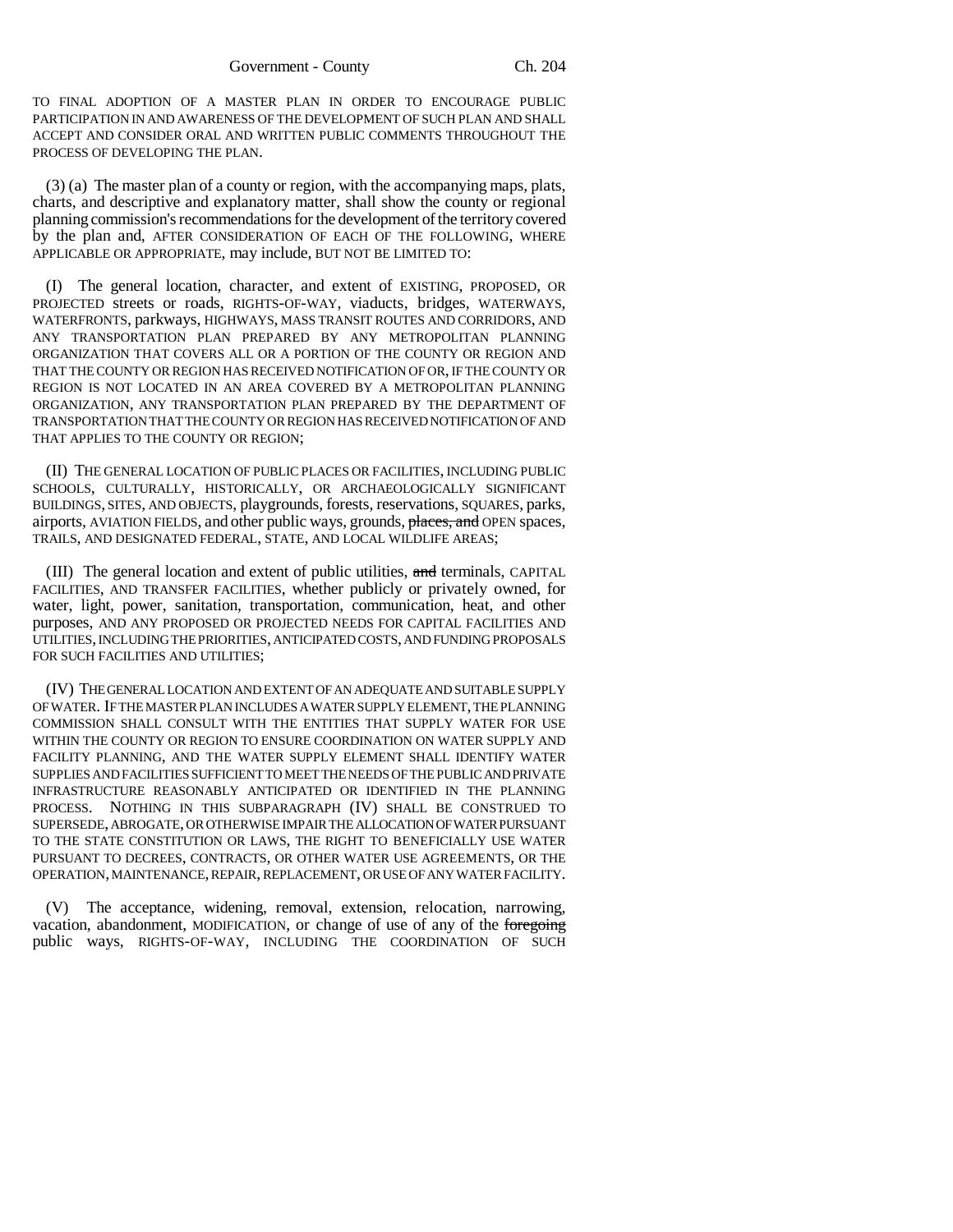### Ch. 204 Government - County

RIGHTS-OF-WAY WITH THE RIGHTS-OF-WAY OF OTHER COUNTIES, REGIONS, OR MUNICIPALITIES, grounds, places OPEN spaces, buildings, properties, utilities, or terminals, REFERRED TO IN SUBPARAGRAPHS (I) TO (IV) OF THIS PARAGRAPH (a);

(VI) Methods for assuring access to sunlight APPROPRIATE CONDITIONS for solar, WIND, OR OTHER ALTERNATIVE energy devices SOURCES;

(VII) The general character, location, and extent of community centers, townsites, housing developments, whether public or private, THE EXISTING, PROPOSED, OR PROJECTED LOCATION OF RESIDENTIAL NEIGHBORHOODS AND SUFFICIENT LAND FOR FUTURE HOUSING DEVELOPMENT FOR THE EXISTING AND PROJECTED ECONOMIC AND OTHER NEEDS OF ALL CURRENT AND ANTICIPATED RESIDENTS OF THE COUNTY OR REGION, and urban conservation or redevelopment areas. IF A COUNTY OR REGION HAS ENTERED INTO A REGIONAL PLANNING AGREEMENT, SUCH AGREEMENT MAY BE INCORPORATED BY REFERENCE INTO THE MASTER PLAN.

(VIII) The general location and extent of forests, agricultural areas, flood control areas, and open development areas for purposes of conservation, food and water supply, sanitary and drainage facilities, flood control, or the protection of urban development; and

(IX) A land classification and utilization program;

(X) PROJECTIONS OF POPULATION GROWTH AND HOUSING NEEDS TO ACCOMMODATE THE PROJECTED POPULATION FOR SPECIFIED INCREMENTS OF TIME. THE COUNTY OR REGION MAY BASE THESE PROJECTIONS UPON DATA FROM THE DEPARTMENT OF LOCAL AFFAIRS AND UPON THE COUNTY'S OR REGION'S LOCAL OBJECTIVES.

(XI) THE LOCATION OF AREAS CONTAINING STEEP SLOPES, GEOLOGICAL HAZARDS, ENDANGERED OR THREATENED SPECIES, WETLANDS, FLOODPLAINS, FLOODWAYS, AND FLOOD RISK ZONES, HIGHLY ERODIBLE LAND OR UNSTABLE SOILS, AND WILDFIRE HAZARDS. FOR PURPOSES OF DETERMINING THE LOCATION OF SUCH AREAS, THE PLANNING COMMISSION SHOULD CONSIDER THE FOLLOWING SOURCES FOR GUIDANCE:

(A) THE COLORADO GEOLOGICAL SURVEY FOR DEFINING AND MAPPING GEOLOGICAL HAZARDS;

(B) THE UNITED STATES FISH AND WILDLIFE SERVICE OF THE UNITED STATES DEPARTMENT OF THE INTERIOR AND THE COLORADO WILDLIFE COMMISSION FOR LOCATING AREAS INHABITED BY ENDANGERED OR THREATENED SPECIES;

(C) THE UNITED STATES ARMY CORPS OF ENGINEERS AND THE UNITED STATES FISH AND WILDLIFE SERVICE NATIONAL WETLANDS INVENTORY FOR DEFINING AND MAPPING WETLANDS;

(D) THE FEDERAL EMERGENCY MANAGEMENT AGENCY FOR DEFINING AND MAPPING FLOODPLAINS, FLOODWAYS, AND FLOOD RISK ZONES;

(E) THE NATURAL RESOURCES CONSERVATION SERVICE OF THE UNITED STATES DEPARTMENT OF AGRICULTURE FOR DEFINING AND MAPPING UNSTABLE SOILS AND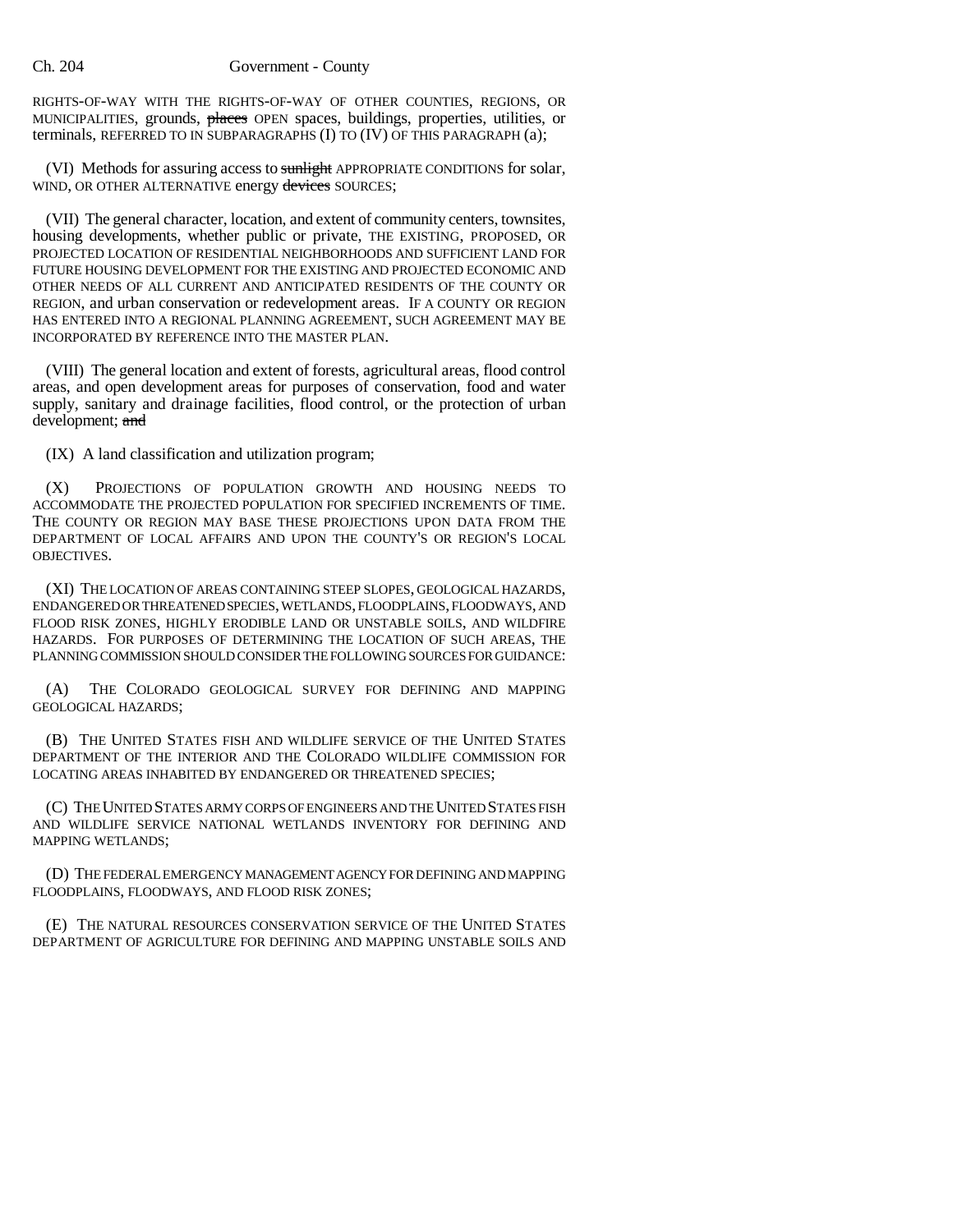HIGHLY ERODIBLE LAND; AND

(F) THE COLORADO STATE FOREST SERVICE FOR LOCATING WILDFIRE HAZARD AREAS.

**SECTION 2.** 31-23-206 (1), Colorado Revised Statutes, is amended to read:

**31-23-206. Master plan.** (1) It is the duty of the commission to make and adopt a master plan for the physical development of the municipality, including any areas outside its boundaries, subject to the approval of the governmental body having jurisdiction thereof, which in the commission's judgment bear relation to the planning of such municipality. WHEN A COMMISSION DECIDES TO ADOPT A MASTER PLAN, THE COMMISSION SHALL CONDUCT PUBLIC HEARINGS, AFTER NOTICE OF SUCH PUBLIC HEARINGS HAS BEEN PUBLISHED IN A NEWSPAPER OF GENERAL CIRCULATION IN THE MUNICIPALITY IN A MANNER SUFFICIENT TO NOTIFY THE PUBLIC OF THE TIME, PLACE, AND NATURE OF THE PUBLIC HEARING, PRIOR TO FINAL ADOPTION OF A MASTER PLAN IN ORDER TO ENCOURAGE PUBLIC PARTICIPATION IN AND AWARENESS OF THE DEVELOPMENT OF SUCH PLAN AND SHALL ACCEPT AND CONSIDER ORAL AND WRITTEN PUBLIC COMMENTS THROUGHOUT THE PROCESS OF DEVELOPING THE PLAN. Such plan, with the accompanying maps, plats, charts, and descriptive matter, shall, AFTER CONSIDERATION OF EACH OF THE FOLLOWING, WHERE APPLICABLE OR APPROPRIATE, show the commission's recommendations for the development of said territory MUNICIPALITY AND OUTLYING AREAS, including, but not limited to:

(a) The general location, character, and extent of EXISTING, PROPOSED, OR PROJECTED streets, ROADS, RIGHTS-OF-WAY, subways bridges, waterways, waterfronts, parkways, HIGHWAYS, MASS TRANSIT ROUTES AND CORRIDORS, AND ANY TRANSPORTATION PLAN PREPARED BY ANY METROPOLITAN PLANNING ORGANIZATION THAT COVERS ALL OR A PORTION OF THE MUNICIPALITY AND THAT THE MUNICIPALITY HAS RECEIVED NOTIFICATION OF OR, IF THE MUNICIPALITY IS NOT LOCATED IN AN AREA COVERED BY A METROPOLITAN PLANNING ORGANIZATION, ANY TRANSPORTATION PLAN PREPARED BY THE DEPARTMENT OF TRANSPORTATION THAT THE MUNICIPALITY HAS RECEIVED NOTIFICATION OF AND THAT COVERS ALL OR A PORTION OF THE MUNICIPALITY;

(b) THE GENERAL LOCATION OF PUBLIC PLACES OR FACILITIES, INCLUDING PUBLIC SCHOOLS, CULTURALLY, HISTORICALLY, OR ARCHAEOLOGICALLY SIGNIFICANT BUILDINGS, SITES, AND OBJECTS, playgrounds, squares, parks, AIRPORTS, aviation fields, and other public ways, grounds, and open spaces, TRAILS, AND DESIGNATED FEDERAL, STATE, AND LOCAL WILDLIFE AREAS;

 $\left(\frac{b}{b}\right)$  (c) The general location and extent of public utilities and terminals, CAPITAL FACILITIES, AND TRANSFER FACILITIES, whether publicly or privately owned or operated, for water, light, sanitation, transportation, communication, power, and other purposes, AND ANY PROPOSED OR PROJECTED NEEDS FOR CAPITAL FACILITIES AND UTILITIES, INCLUDING THE PRIORITIES, ANTICIPATED COSTS, AND FUNDING PROPOSALS FOR SUCH FACILITIES AND UTILITIES;

(d) THE GENERAL LOCATION AND EXTENT OF AN ADEQUATE AND SUITABLE SUPPLY OF WATER. IF THE MASTER PLAN INCLUDES A WATER SUPPLY ELEMENT, THE PLANNING COMMISSION SHALL CONSULT WITH THE ENTITIES THAT SUPPLY WATER FOR USE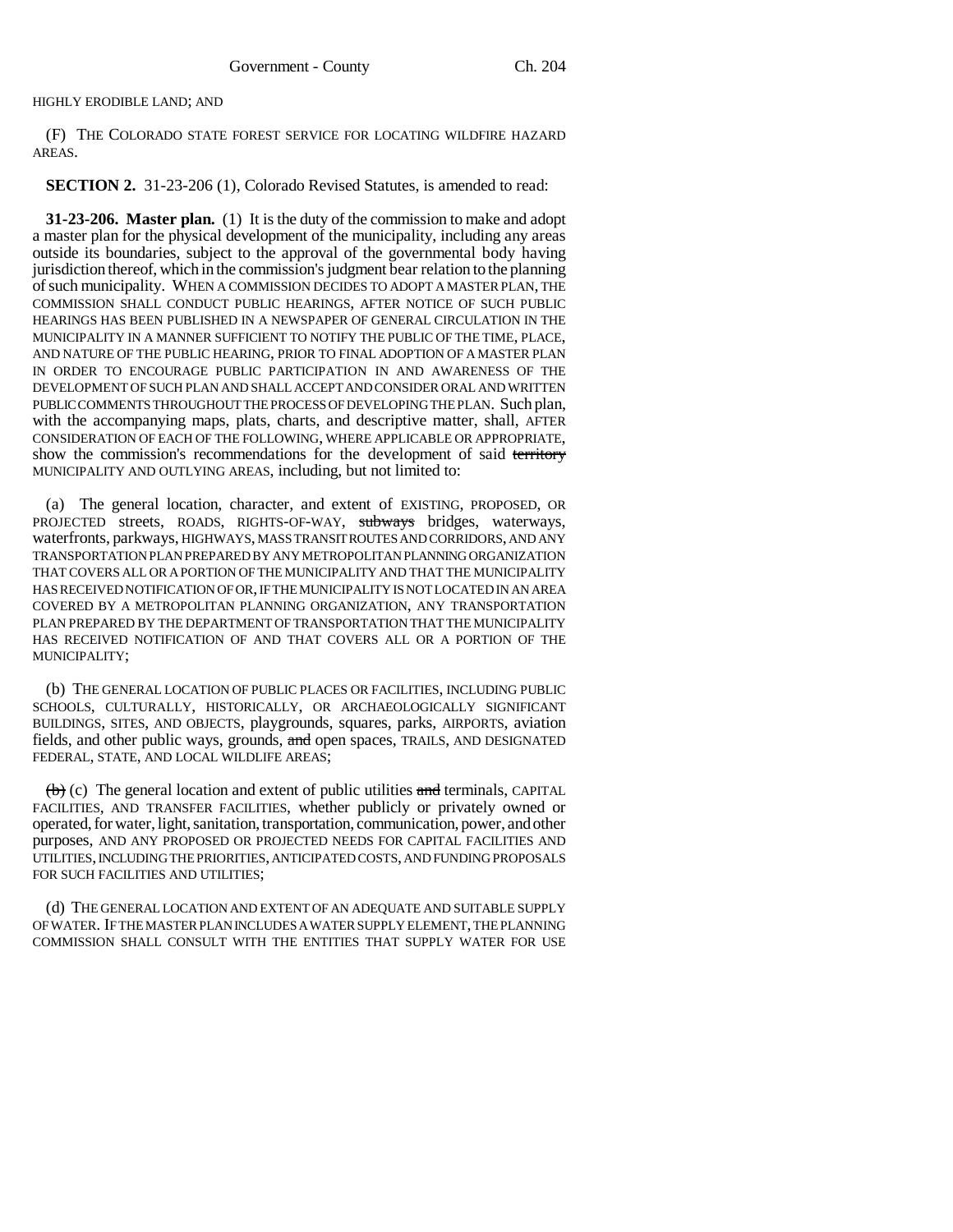#### Ch. 204 Government - County

WITHIN THE MUNICIPALITY TO ENSURE COORDINATION ON WATER SUPPLY AND FACILITY PLANNING, AND THE WATER SUPPLY ELEMENT SHALL IDENTIFY WATER SUPPLIES AND FACILITIES SUFFICIENT TO MEET THE NEEDS OF THE PUBLIC AND PRIVATE INFRASTRUCTURE REASONABLY ANTICIPATED OR IDENTIFIED IN THE PLANNING PROCESS. NOTHING IN THIS PARAGRAPH (d) SHALL BE CONSTRUED TO SUPERSEDE, ABROGATE, OR OTHERWISE IMPAIR THE ALLOCATION OF WATER PURSUANT TO THE STATE CONSTITUTION OR LAWS, THE RIGHT TO BENEFICIALLY USE WATER PURSUANT TO DECREES, CONTRACTS, OR OTHER WATER USE AGREEMENTS, OR THE OPERATION, MAINTENANCE, REPAIR, REPLACEMENT, OR USE OF ANY WATER FACILITY.

 $(e)$  The ACCEPTANCE, removal, relocation, widening, narrowing, vacating, abandonment, MODIFICATION, change of use, or extension of any of the PUBLIC ways, RIGHTS-OF-WAY, INCLUDING THE COORDINATION OF SUCH RIGHTS-OF-WAY WITH THE RIGHTS-OF-WAY OF OTHER MUNICIPALITIES, COUNTIES, OR REGIONS, grounds, open spaces, buildings, property, utility, or terminals, referred to in paragraphs (a)  $\frac{and}{b}$ TO (d) of this subsection  $(1)$ ; and

 $(d)$  (f) A zoning plan for the control of the height, area, bulk, location, and use of buildings and premises. Such a zoning plan may protect and assure access to sunlight APPROPRIATE CONDITIONS for solar, WIND, OR OTHER ALTERNATIVE energy devices SOURCES; however, regulations and restrictions of the height, number of stories, size of buildings and other structures, and the height and location of trees and other vegetation shall not apply to existing buildings, structures, trees, or vegetation except for new growth on such vegetation.

(g) THE GENERAL CHARACTER, LOCATION, AND EXTENT OF COMMUNITY CENTERS, HOUSING DEVELOPMENTS, WHETHER PUBLIC OR PRIVATE, THE EXISTING, PROPOSED, OR PROJECTED LOCATION OF RESIDENTIAL NEIGHBORHOODS AND SUFFICIENT LAND FOR FUTURE HOUSING DEVELOPMENT FOR THE EXISTING AND PROJECTED ECONOMIC AND OTHER NEEDS OF ALL CURRENT AND ANTICIPATED RESIDENTS OF THE MUNICIPALITY, AND REDEVELOPMENT AREAS. IF A MUNICIPALITY HAS ENTERED INTO A REGIONAL PLANNING AGREEMENT, SUCH AGREEMENT MAY BE INCORPORATED BY REFERENCE INTO THE MASTER PLAN.

(h) A MASTER PLAN FOR THE EXTRACTION OF COMMERCIAL MINERAL DEPOSITS PURSUANT TO SECTION 34-1-304, C.R.S.;

(i) A PLAN FOR THE LOCATION AND PLACEMENT OF PUBLIC UTILITIES THAT FACILITATES THE PROVISION OF SUCH UTILITIES TO ALL EXISTING, PROPOSED, OR PROJECTED DEVELOPMENTS IN THE MUNICIPALITY;

(j) PROJECTIONS OF POPULATION GROWTH AND HOUSING NEEDS TO ACCOMMODATE THE PROJECTED POPULATION FOR SPECIFIED INCREMENTS OF TIME. THE MUNICIPALITY MAY BASE THESE PROJECTIONS UPON DATA FROM THE DEPARTMENT OF LOCAL AFFAIRS AND UPON THE MUNICIPALITY'S LOCAL OBJECTIVES.

(k) THE AREAS CONTAINING STEEP SLOPES, GEOLOGICAL HAZARDS, ENDANGERED OR THREATENED SPECIES, WETLANDS, FLOODPLAINS, FLOODWAYS, AND FLOOD RISK ZONES, HIGHLY ERODIBLE LAND OR UNSTABLE SOILS, AND WILDFIRE HAZARDS. FOR PURPOSES OF DETERMINING THE LOCATION OF SUCH AREAS, THE PLANNING COMMISSION SHOULD CONSIDER THE FOLLOWING SOURCES FOR GUIDANCE: